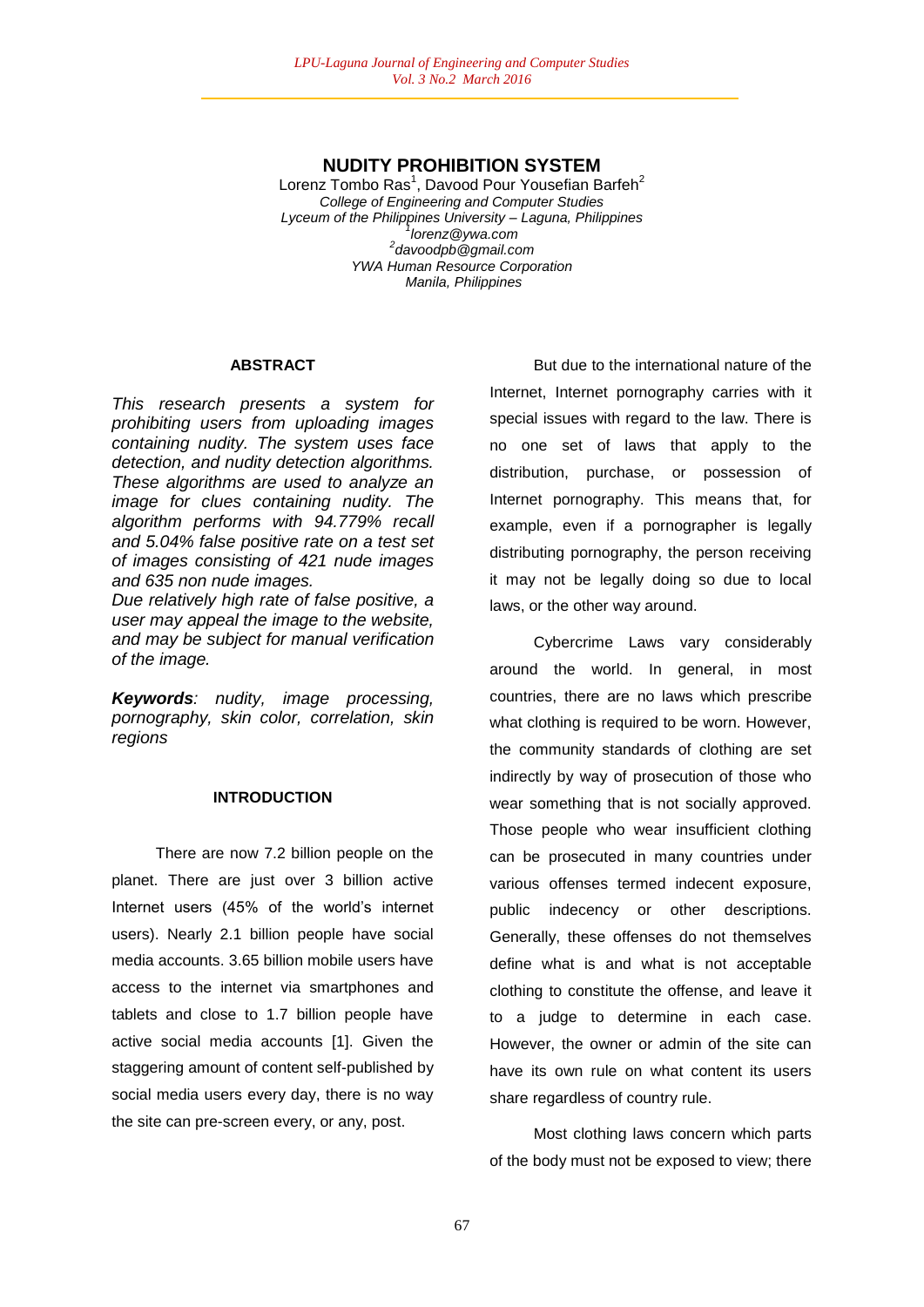are exceptions. Some countries have strict clothing laws, such as in Islamic countries. Other countries are more tolerant of nonconventional attire and are relaxed about nudity. Many countries have different laws and customs for men and women, what may be allowed or perceived often varies by gender and age [2].

The current most popular of social media sites, Facebook, has 936 Million daily active users. [3] It is also found that 83% of the 11 to 15 year olds whose internet usage was monitored registered on a social media site with a false age [4]. In Facebook, It relies on users to identify breaches of the community standards. "If you see something on Facebook that you believe violates our terms," the site implores, "you should report it to us." [5] It means that an obscene photo for example can be uploaded and be seen by unsuspecting minors before it can be taken down by reports of other users.

For the purpose of this research, the researcher made an account in Facebook containing nudity to test how long it would take Facebook to take down an offensive account. The photos went thru the site's photo upload system. From day 1, a total of 30 friend request were sent daily. On Day 2, about 200 friend requests came to the account with about 30 messages from men. 12 people who sent messages also contain nudity showing genitals in their account. The account was finally removed on day 4 with 214 friends. The account was public and can be viewed by anyone including children.



#### **Figure 1 Banned Facebook account**

Children often imitate what they've seen, read, or heard. Studies suggest that exposure to pornography can prompt kids to act out sexually against younger, smaller, and more vulnerable children. Experts in the field of childhood sexual abuse report that any premature sexual activity in children always suggests two possible stimulants: experience and exposure. This means that the sexually deviant child may have been molested or simply exposed to sexuality through pornography [6].

Prohibition of nudity from sites accessible especially to children continues to be an active research. Technology companies devoted to image recognition acknowledge that current algorithms in nudity detection are still highly inaccurate. Thus, new system to prohibit nudity from websites is continually being sought.

This paper describes a system for prohibiting users of a website from sharing damaging images, specifically, nudity.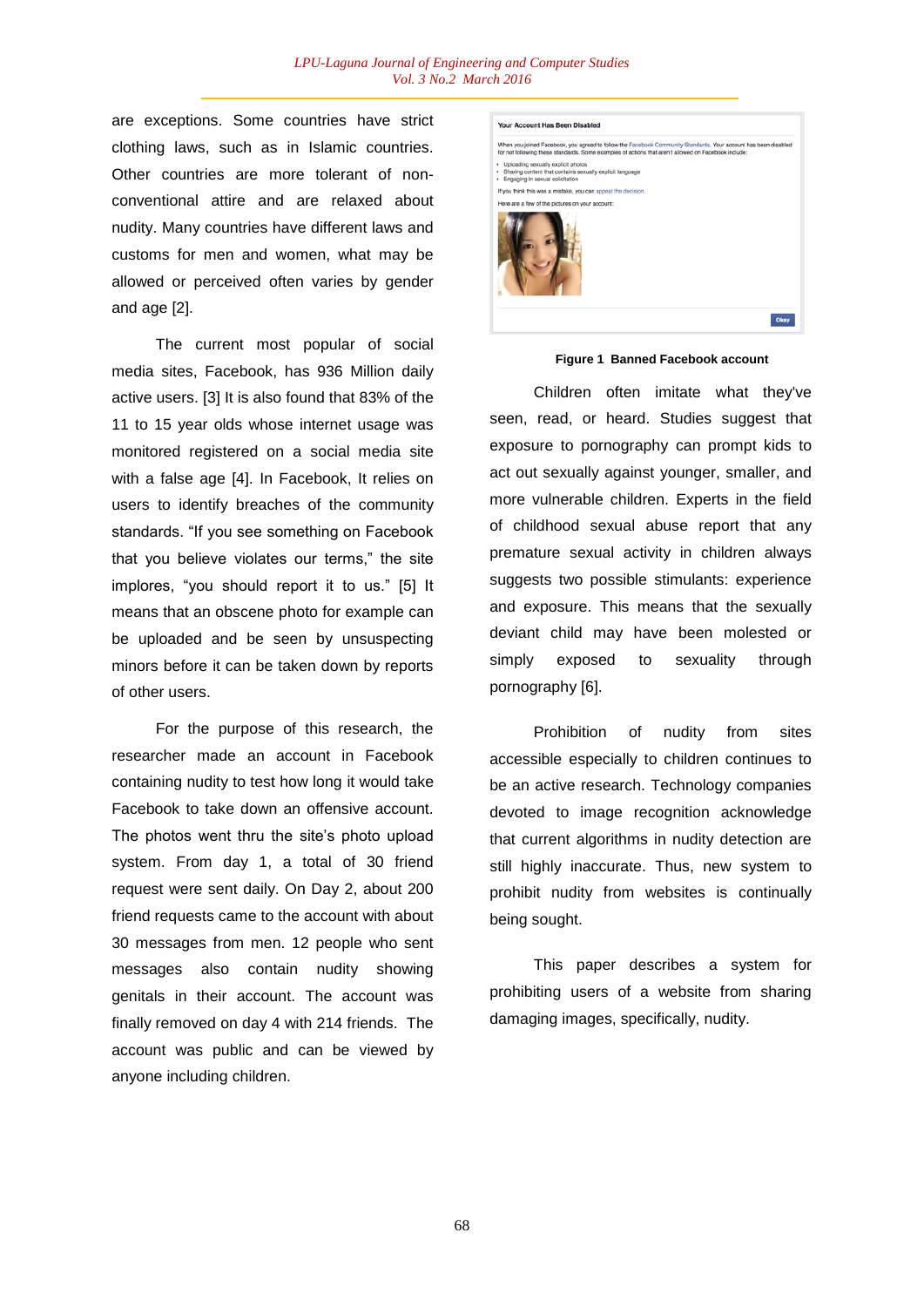# **METHODOLOGY**

In general the nudity prohibition system consists of the following steps.

- 1. Face Detection.
- 2. Classify as non-nudity if most of the picture contains face or else proceed to next step.
- 3. Use Nudity detection for clues of nudity.
- 4. If nudity is found, the image is prohibited or the user may appeal for for manual approval.

The method used for Face detection is based on Robust Real-Time Face Detection [7]. It is an approach combining three key contributions for face detection which minimizes computation time while achieving high detection accuracy. The first is called "Integral Image" which allows features used by the detector to be computed very quickly [8]. The second is AdaBoost learning algorithm to select a small number of critical visual features from a very large set of potential features [9]. The third contribution is a method for combining classifiers in a "cascade" which allows background regions of the image to be quickly discarded spending computation on potential face-like regions of the image. Facebook also has its own Facial recognition system called DeepFace. It is also highly accurate as shown in Figure 1.

The system will identify how much area a face occupies in an image image, if the area occupied by the face is about 50%. it will be classified as non-nudity and safe. This is to reduce the computing load for the actual nudity detection.



**Figure 2 Facebook face detection.**

If the image contains face with less than half of the image or none at all, the system will use a method using nudity detection algorithm by Rigan Ap-apid [10]. The algorithm only has 5.04% false positive rate on a set of images consisting of 421 nude images and 635 nonnude images.

The algorithm used for nudity detection uses a skin color distribution model based on the RGB, Normalized RGB, and HSV color spaces constructed by utilizing correlation and linear regression. The skin color is used to identify and locate skin regions in an image. These regions are then analyzed for clues indicating nudity.

The most important feature that provides clues to image content is color. Color is a low level feature, which makes it computationally inexpensive and therefore suitable for real- time object characterization, detection and localization [11].

Nudity often consists of showing naked persons, special shots of sexual organs, or a picture of sexual intercourse (Lin et al., 2003). These images show a lot of skin and thus, skin color is a basic feature used in nudity detection. A disadvantage of systems using color as a primary feature is that the systems will not work with black and white images.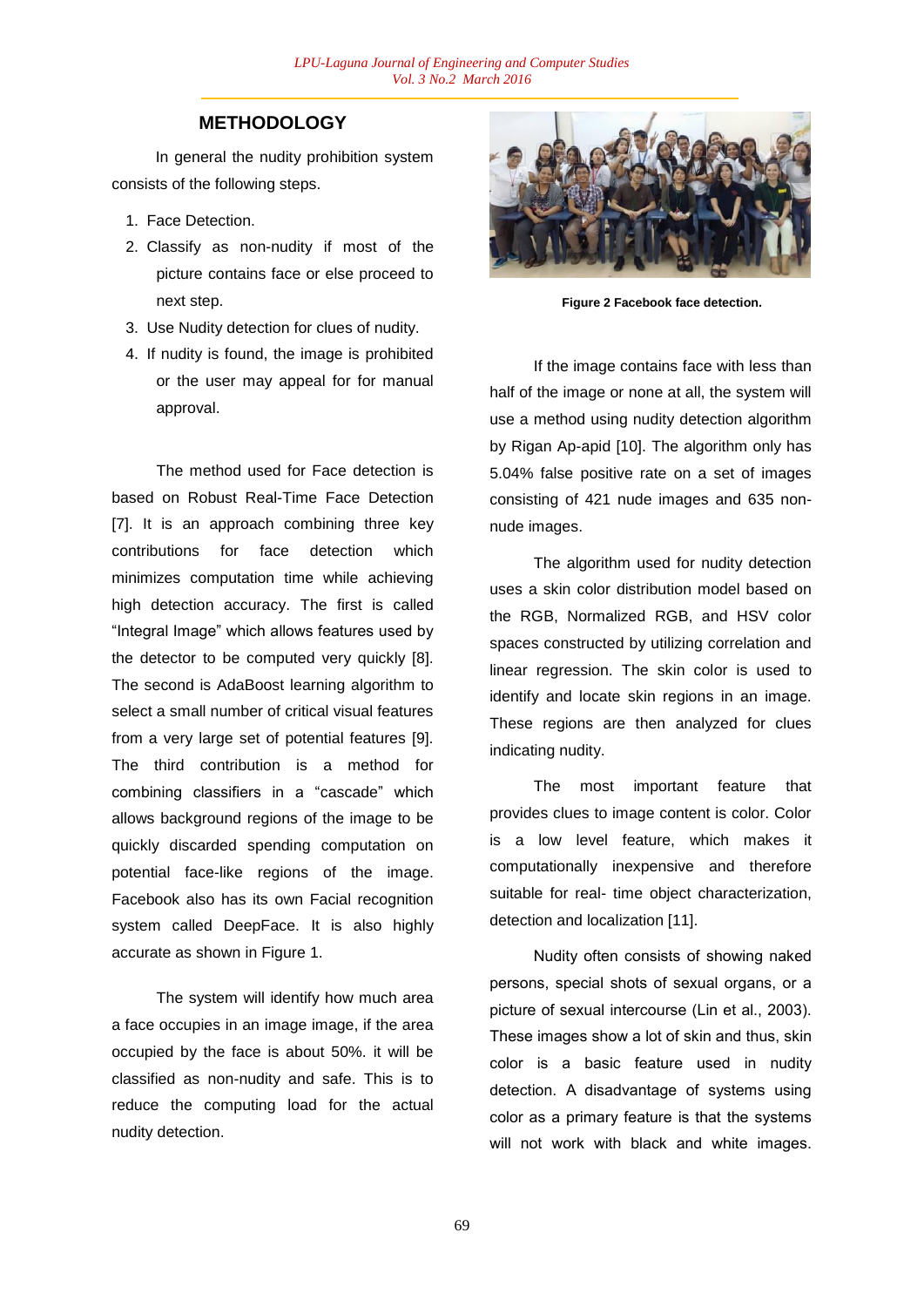However, nude images are rarely in black and white.

The simplest methods in skin detection define or assume skin color to have a certain range or values in some coordinates of a color space. Usually, the skin is recognized due to the fact that it is composed of a group of color containing red for the blood and yellow and brown for melanin.

In general, the fairness or darkness of skin depends on the amount of melanin in the skin. Due to the emerging importance of skin detection in computer vision several studies have been made on the behavior of skin chromaticity at different color spaces. Many studies such as those by Yang and Waibel (1996) and Graf et al. (1996) indicate that skin tones differ mainly in their intensity value while they are very similar in chrominance coordinates. Several surveys on the use of color spaces such as those by Zarit et al. (1999) and Vezhnevets et al. (2003) have been made to identify optimal methods for skin detection using different color spaces. While some studies show differences in performance due to the color space used (Terillon et al., 2000), (Vezhnevets et al., 2003), some researchers (Bosson et al., 2002), (Chan et al. 1999) agree that the choice of color space is not critical provided that enough training is done and that an appropriate data set is used. [12], [13],[14],[15],[16]

The main goal of skin color detection or classification is to build a decision rule that will discriminate between skin and non-skin pixels. Identifying skin colored pixels involves finding the range of values for which most skin pixels would fall in a given color space. This may be as simple as explicitly classifying a pixel as a

skin pixel if R>G or R>B or both (Brown et al., 2000) or may be as complex as models using neural networks and Bayesian methods (Jones & Rehg, 1999), (Chai & Bouzerdoum, 1999). In general, a good skin color model must have a high detection rate and a low false- positive rate. That is, it must detect most skin pixels while minimizing the amount of non-skin pixels classified as skin [17],[18],[19].

The purpose of a color space is to facilitate the specification of colors in some standard, generally accepted manner. A color space is a specification of a coordinate system and subspace within a system where each color is represented by a single point. Most color spaces today are oriented toward hardware such as color monitors or toward applications where color manipulation is a goal such as the creation of color graphics or animation (Gonzalez & Woods, 2002).

Various color spaces are used for processing digital images. For some purposes, one color space may be more appropriate than others. For skin detection, researchers do not quite agree on whether the choice of color space is critical to the overall performance of the detection system. One obvious reason for this is the lack of a standard set of images that can be used as a benchmark for algorithms using different color spaces.

The RGB color space is one of the most widely used color spaces for storing and processing digital image. However, the RGB color space alone is not reliable for identifying skin-colored pixels since it represents not only color but also luminance. Skin luminance may vary within and across persons due to ambient lighting so it is not dependable for segmenting skin and non-skin regions. Chromatic colors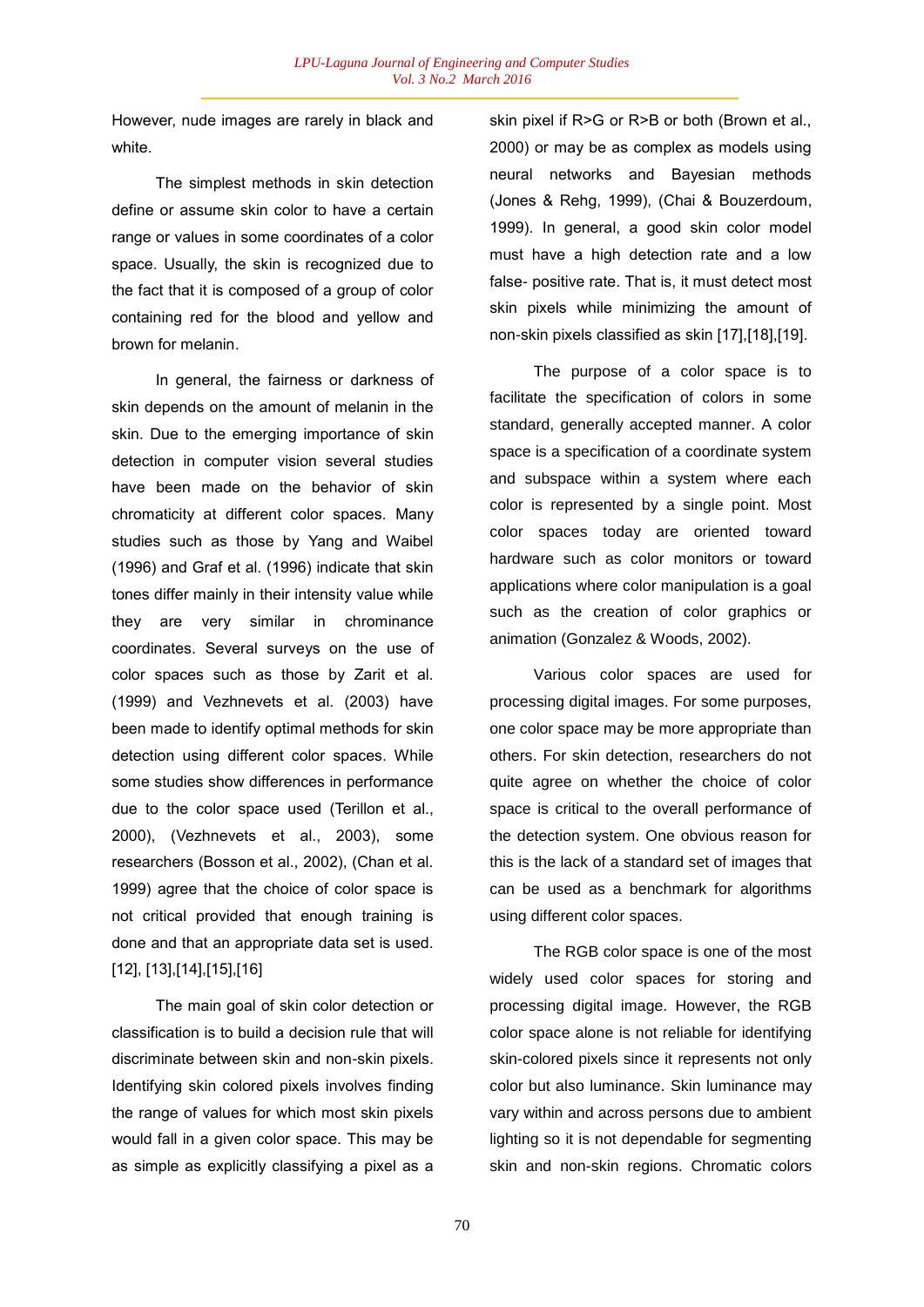are more reliable and these are obtained by eliminating luminance through some form of transformation. The color spaces Normalized RGB, HSV, and YCbCr are transformations commonly used by studies on skin color [12].

The RGB color space is ideal for hardware implementations. However, it is not well suited for describing colors in terms that are practical for human interpretation. For example, we do not refer to the color of a car in terms of the percentages of each of the primary components composing color. We also do not think of a color image as being the composite of three images. When humans view color objects, we describe them in terms of hue, saturation, and brightness (Gonzalez & Woods, 2002).

The HSV (Hue, Saturation, Value/Intensity/Luminance) color space describes color with intuitive values, based on the artist's idea of tint, saturation and tone. This was introduced when there was a need to specify color properties numerically. Hue defines the dominant color as described by wavelength, for instance the distinction between red and yellow. Saturation measures the colorfulness of an area in proportion to its brightness such as the distinction between red and pink. Value refers to the color luminance, the distinction between a dark red and a light red.

For skin detection, the value component is discarded to eliminate the undesirable effect of uneven illumination. The transformation is defined by

$$
H = \arccos \frac{\frac{1}{2}((R-G) + (R-B))}{\sqrt{((R-G)^{2} + (R-B)(G-B))}}
$$

$$
S = 1 - 3 \frac{\min(R, G, B)}{R + G + B}
$$

$$
V = \frac{1}{3}(R + G + B)
$$

Some studies show that HSV is invariant to highlights at white light sources, to matte surfaces, and ambient lighting. However, hue discontinuities and the computation of the luminance component conflict badly with the properties of color vision. The cyclic nature of Hue-Saturation spaces also makes it inconvenient for parametric skin color models that need a tight cluster of skin performance for optimum performance (Vezhnevets et al., 2003).

The Normalized RGB color space removes the luminance component through the normalization

$$
r = \frac{R}{R + G + B}
$$

$$
g = \frac{G}{R + G + B}
$$

$$
b = \frac{B}{R + G + B}
$$

Since the sum of the three components r, g, and b is 1, the blue (b) component can be omitted to reduce space dimensionality.

In summary, the nudity detection algorithm works in the following manner.

- 1. Scan the image starting from the upper left corner to the lower right corner.
- 2. For each pixel, obtain the RGB component values.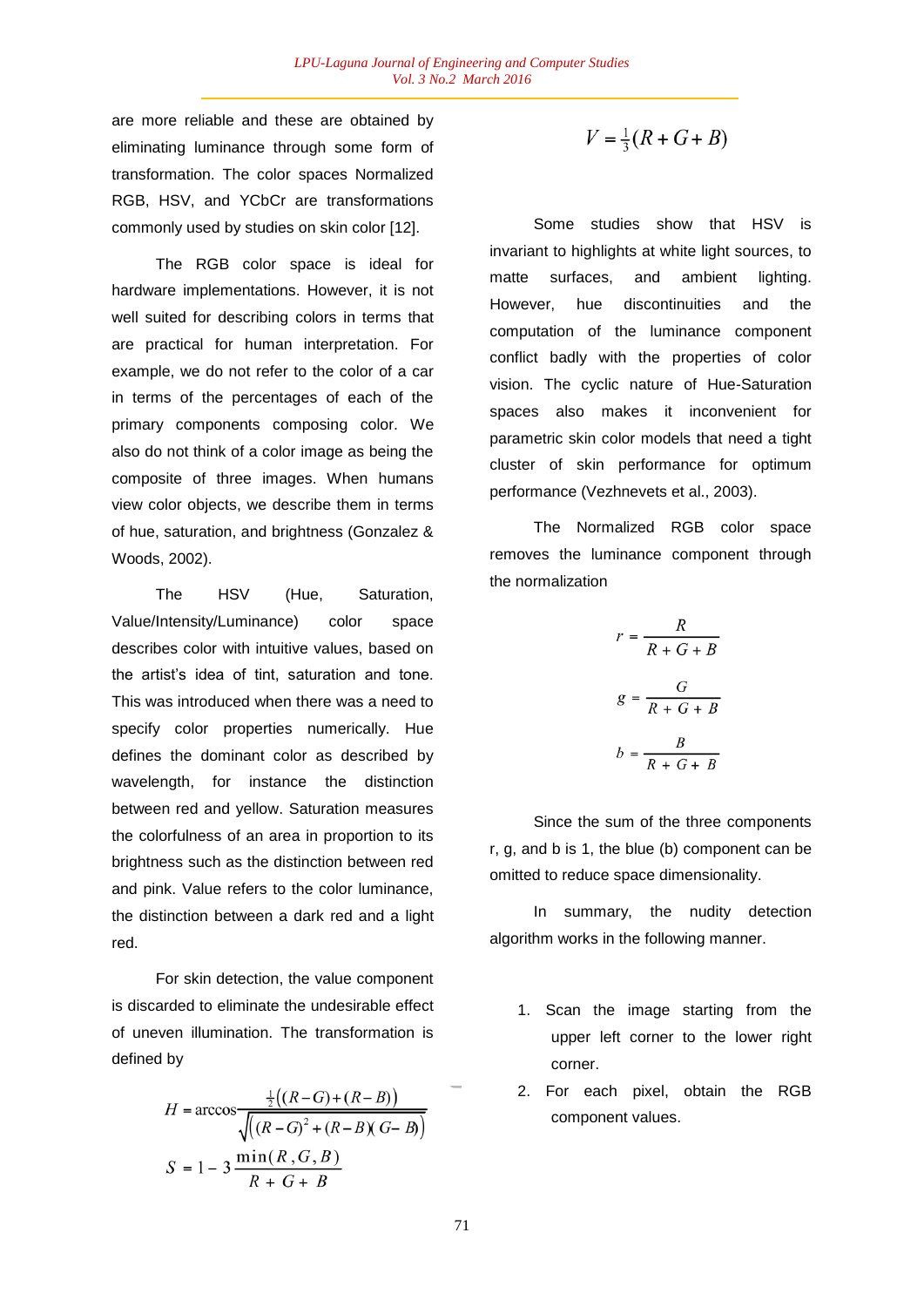- 3. Calculate the corresponding Normalized RGB and HSV values from the RGB values.
- 4. Determine if the pixel color satisfies the parameters for being skin established by the skin color distribution model.
- 5. Label each pixel as skin or non-skin.
- 6. Calculate the percentage of skin pixels relative to the size of the image.
- 7. Identify connected skin pixels to form skin regions.
- 8. Count the number of skin regions. Identify pixels belonging to the three largest skin regions.
- 9. Calculate the percentage of the largest skin region relative to the image size.
- 10. Identify the leftmost, the uppermost, the rightmost, and the lowermost skin pixels of the three largest skin regions. Use these points as the corner points of a bounding polygon.
- 11. Calculate the area of the bounding polygon.
- 12. Count the number of skin pixels within the bounding polygon.
- 13. Calculate the percentage of the skin pixels within the bounding polygon relative to the area of the polygon.
- 14. Calculate the average intensity of the pixels inside the bounding polygon.
- 15. Classify an image as follows:
	- a. If the percentage of skin pixels relative to the image size is less than 15 percent, the image is not nude. Otherwise, go to the next step.
- b. If the number of skin pixels in the largest skin region is less than 35% of the total skin count, the number of skin pixels in the second largest region is less than 30% of the total skin count and the number of skin pixels in the third largest region is less than 30 % of the total skin count, the image is not nude.
- c. If the number of skin pixels in the largest skin region is less than 45% of the total skin count, the image is not nude.
- d. If the total skin count is less than 30% of the total number of pixels in the image and the number of skin pixels within the bounding polygon is less than 55 percent of the size of the polygon, the image is not nude.
- e. If the number of skin regions is more than 60 and the average intensity within the polygon is less than 0.25, the image is not nude.
- f. Otherwise, the image is nude.

False positives cannot be avoided because images have characteristics that are very similar to that of nude images. In which case, a user uploading images who may find pictures wrongly classified by the system may file an appeal for manual classification of the image.